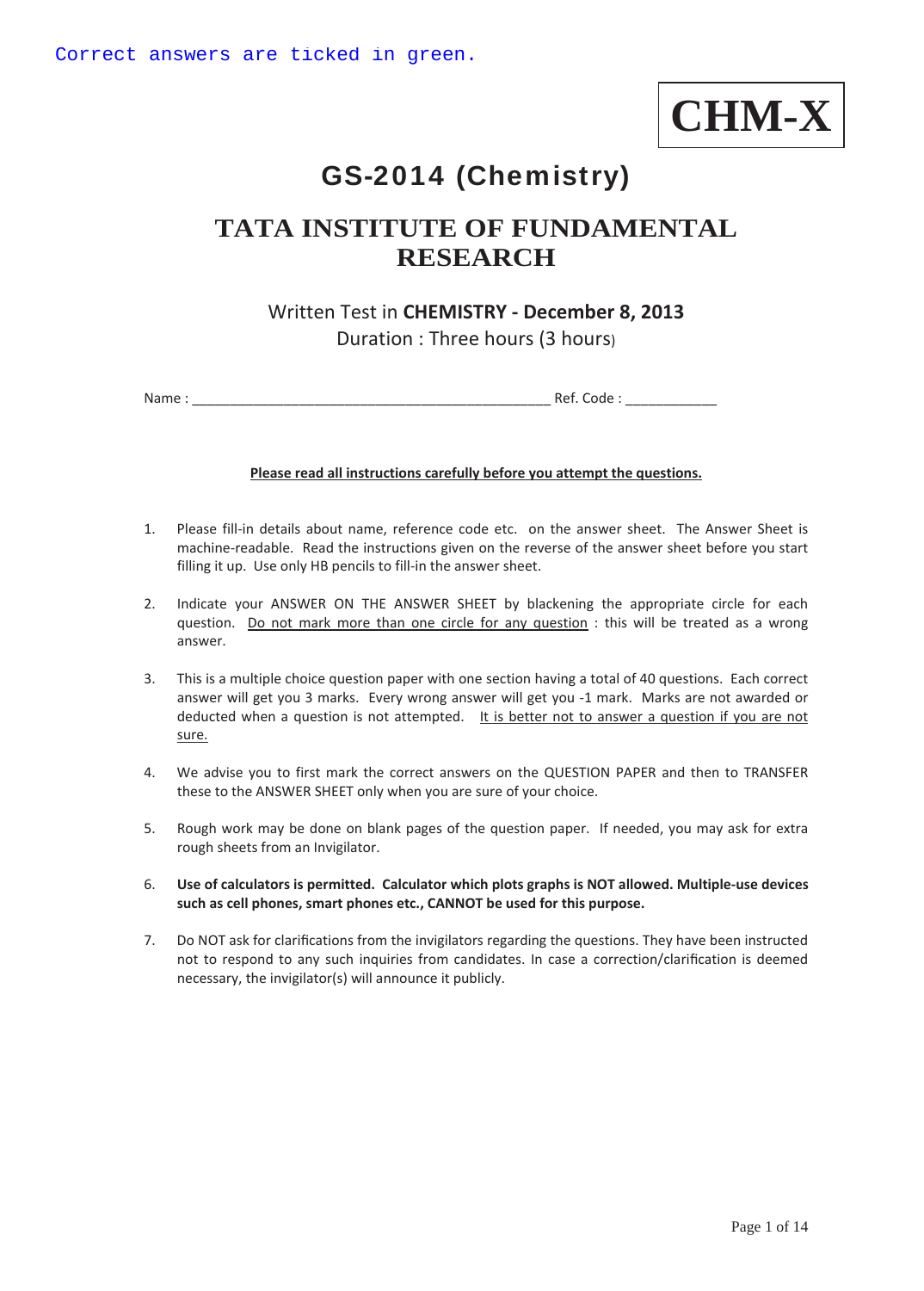#### **SOME USEFUL DATA**

Avogadro number =  $6.02 \times 10^{23}$  mol<sup>-1</sup>  $RT/F = 0.0257$  V at 25°C Faraday constant =  $96500$  C/mol Boltzmann constant  $k = 1.38 \times 10^{-23}$  J K<sup>-1</sup>  $E_n = -\frac{Z^2}{2n^2}$  a.u. for hydrogen like atom Mass of an electron =  $9.109 \times 10^{-31}$  kg Average velocity =  $\sqrt{\frac{8kT}{\pi m}}$ 

 $e = 1.6 \times 10^{-19}$  C  $h = 6.626 \times 10^{-34}$  J s  $c = 3 \times 10^8 \,\mathrm{m\,s}^{-1}$  $R = 8.314$  J K<sup>-1</sup> mol<sup>-1</sup>

1. For the following reaction,

$$
CO_2 + H_2O \rightarrow H_2CO_3
$$

the entropy change ( $\Delta S_{\text{system}}$ ) was calculated to be -96 J K<sup>-1</sup> mol<sup>-1</sup>. The enthalpy change ( $\Delta H$ ) was measured to be -45 kJ K<sup>-1</sup> mol<sup>-1</sup>. This reaction is expected to be a spontaneous process. The total change in entropy  $(\Delta S_{\text{system+surroundings}})$  is

> A) +54 J K<sup>-1</sup> mol<sup>-1</sup>  $\sqrt{\ }$  $B$ ) -96 J K<sup>-1</sup> mol<sup>-1</sup> C) –45096 J K<sup>-1</sup> mol<sup>-1</sup> D)  $-44004$  J K<sup>-1</sup> mol<sup>-1</sup>

2. What is the product of the following electrocyclic ring-closing reaction?



 $C$ ) both A and B

D) none of the above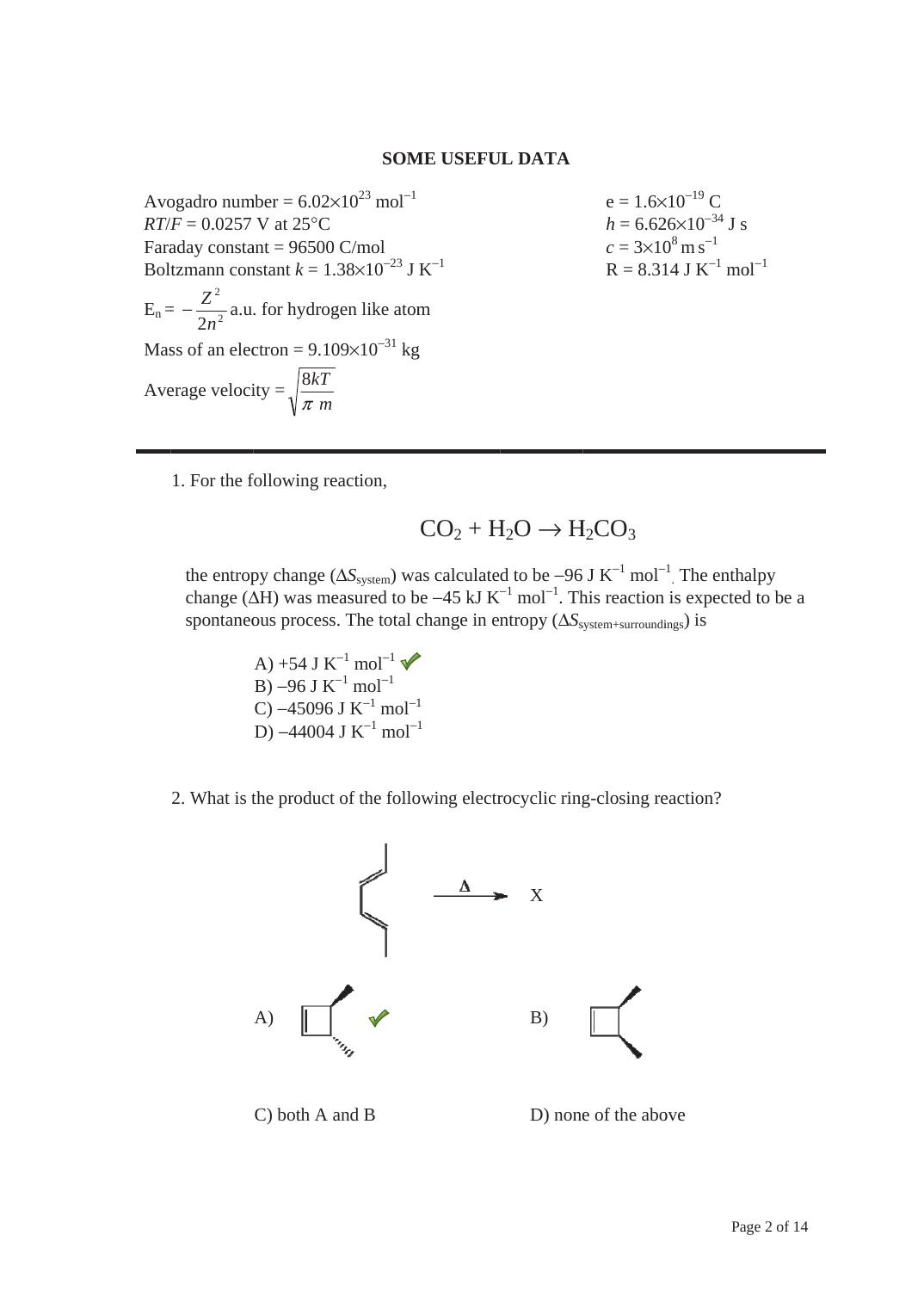3. For the following chemical reactions

$$
A \xrightarrow{k_1} B
$$
  
\n
$$
A \xrightarrow{k_2} C
$$
  
\n
$$
B \xrightarrow{k_3} C
$$
  
\n
$$
C \xrightarrow{k_4} B
$$

The rate constants  $k_1$  and  $k_2$  are at least 1000 times slower than either  $k_3$  or  $k_4$ . During the course of the above reactions the ratio of the products  $B$  and  $C$  will be

- A)  $[B]/[C] = k_3/k_4$ B)  $[B]/[C] = k_4/k_3$ C)  $[B]/[C] = k_2k_3/k_1k_4$ D)  $[B]/[C] = k_1/k_2$
- 4. Transition states in chemical reactions are generally not directly observed in experiments because
	- A) their structures are different from reactants and products
	- B) they have the highest kinetic energy and hence difficult to capture
	- C) they have the highest potential energy and their lifetimes are short  $\mathcal V$
	- D) all of the above
- 5. A single-stranded RNA has 1200 bases. The total base content of this RNA was found to have the following ratio  $A:U:G:C = 0.2:0.3:0.3:0.2$ . The probability of a randomly chosen 5 nucleotide long sequence as GAUGA is
	- A) 0.00098 B) 0.00243  $C$ ) 0.00032 D)  $0.00108 \sqrt{}$
- 6. Phosphorescence is a slower process than fluorescence because

A) phosphorescence occurs at longer wavelengths than fluorescence B) spin angular momentum is not conserved in phosphorescence process  $\checkmark$  $C$ ) both A and B D) none of the above

- 7. The partition constant of a compound between two immiscible solvents A and B is 10. Solvent A is preferred over solvent B. You are given 10ml of 0.1M solution of the compound in solvent  $B$ . This solution is vigorously shaken and equilibrated with 10ml of solvent A. After phase separation, the concentration of the compound in solvent  $B$  is
	- A)  $0.09 M$ B) 0.099 M  $C$ ) 0.009 M  $D) 0.05 M$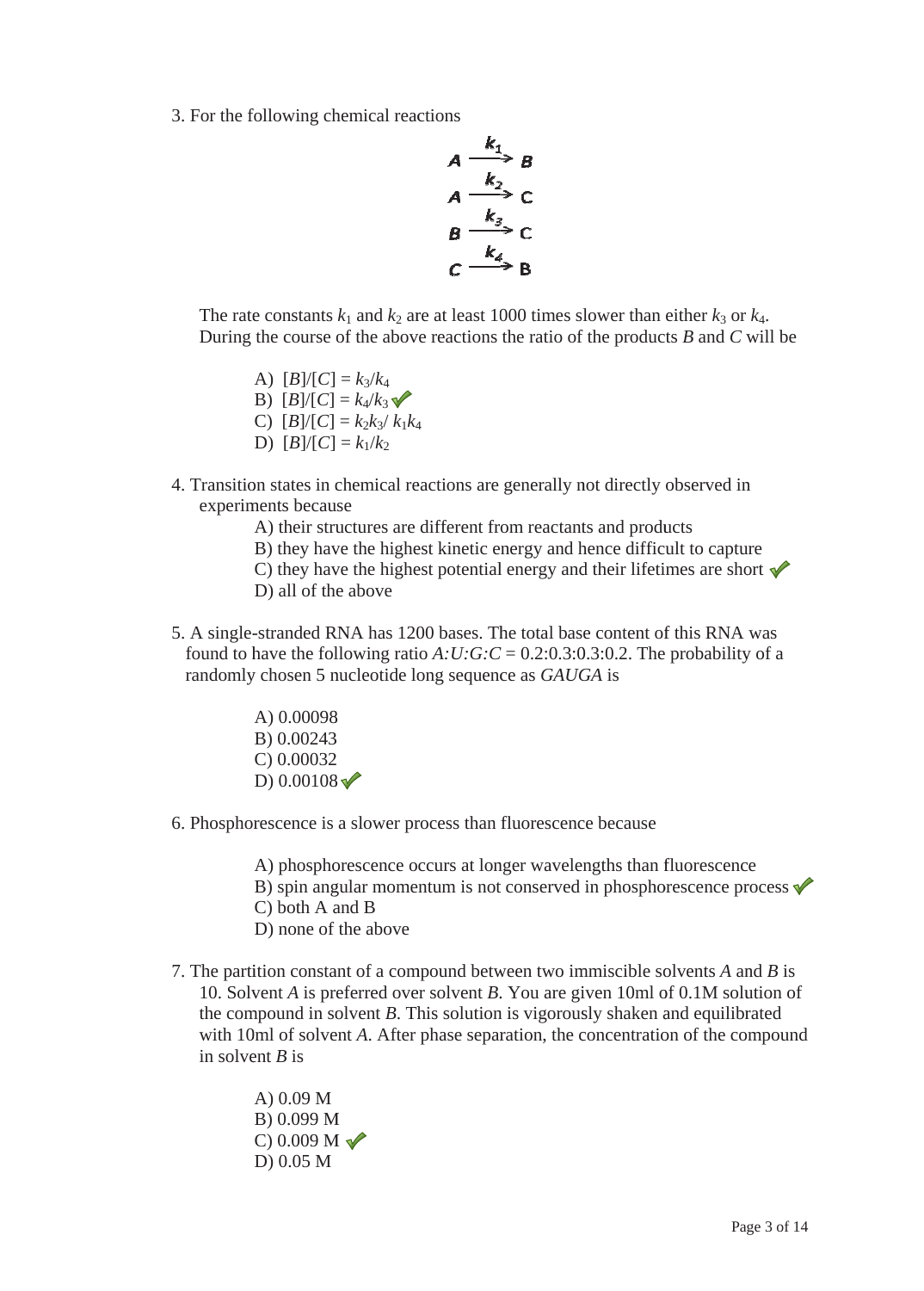- 8. A molecule has a ground state and two excited electronic energy levels, all of which are nondegenerate with the energies:  $E_0=0$ ,  $E_1=1\times10^{-20}$  J, and  $E_2=3\times10^{-20}$  J. If  $P_0$ ,  $P_1$  and  $P_3$  are fractions of molecules occupied in ground, first and second excited states, respectively, at 298K, then,  $P_0$ :  $P_1$ :  $P_2$  = ?
	- A)  $0.919:0.081:0.001$  $B) 0.900 : 0.098 : 0.002$  $C$ ) 0.666 : 0.333 : 0.111 D)  $0.880:0.088:0.022$
- 9. While carrying out the titration of a weak acid with a strong base, the pH of the solution is measured as a function of the added titrant. The result is shown below.



Three pH values have been marked, corresponding to 3 different volumes of the added base.  $V_0$  corresponds to the 'end point' or the 'stoichiometric point' of neutralization. What is the  $pk_a$  of the acid?

A)  $pH_1 \blacktriangleright$  $B)$  pH<sub>2</sub> A)  $pH_3$ D) cannot be answered because of insufficient information

10. Although both  $NF_3$  and  $NCl_3$  are covalent,  $NCl_3$  undergoes hydrolysis whereas  $NF<sub>3</sub>$  does not because

> A)  $NF_3$  is more stable than  $NCl_3$ B) dipole moment of  $NF_3$  is more than  $NCl_3$ C) electronegativity of  $F > Cl$ D) Cl can expand its octet by using d-orbitals  $\sqrt{\ }$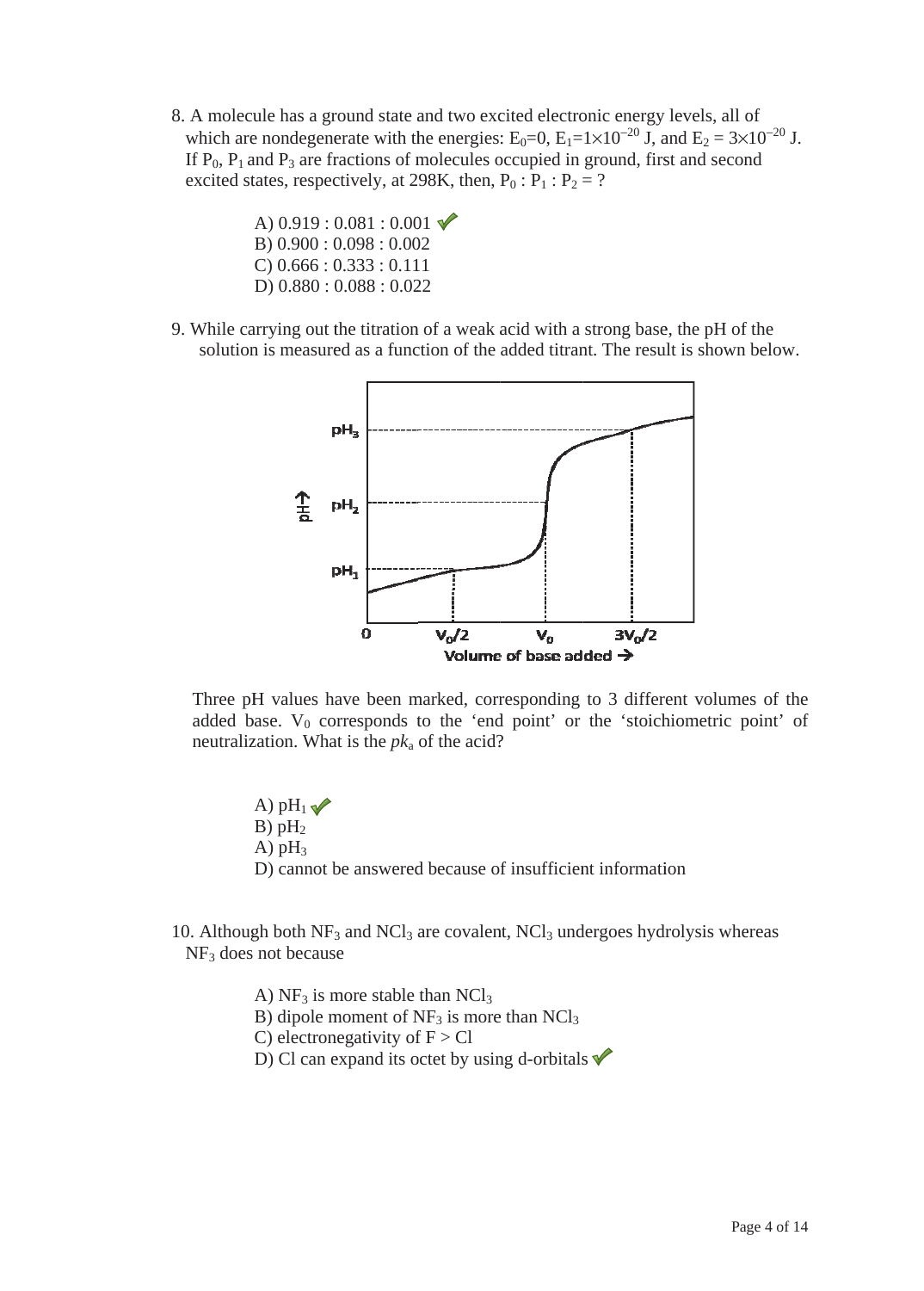11. The potential energy of a diatomic molecule, as a function of the internuclear separation *r*, is approximated as

$$
U(r) = \frac{A}{r^a} - \frac{B}{r^b}
$$

where *A* and *B* are positive constants and  $a > b$ .



As shown in the above figure,  $r_0$  is the equilibrium bond length. What is the energy necessary to break the bond from its equilibrium position?

A) 
$$
\frac{A}{r_0^a} - \frac{B}{r_0^b}
$$
  
\nB)  $\frac{B}{r_0^b} - \frac{A}{r_0^a}$   
\nC)  $\frac{A}{r_0^a} \left(\frac{a}{b} - 1\right)$   
\nD) both B and C

12. The heme is present at the active site of many proteins and enzymes including hemoglobin, cytochromes etc. It is an iron complex of a cyclic aromatic ligand named porphyrin. Several metal complexes of porphyrin synthesized in the laboratory have similar absorption spectra, except that the most intense absorption band position is either red shifted or blue shifted around 400 nm depending on the nature of the metal ion. The origin of this most intense absorption band in these porphyrin complexes is:

> A) MLCT transitions B) LMCT transitions C) d-d transitions D) π-  $\pi^*$  transitions  $\blacktriangledown$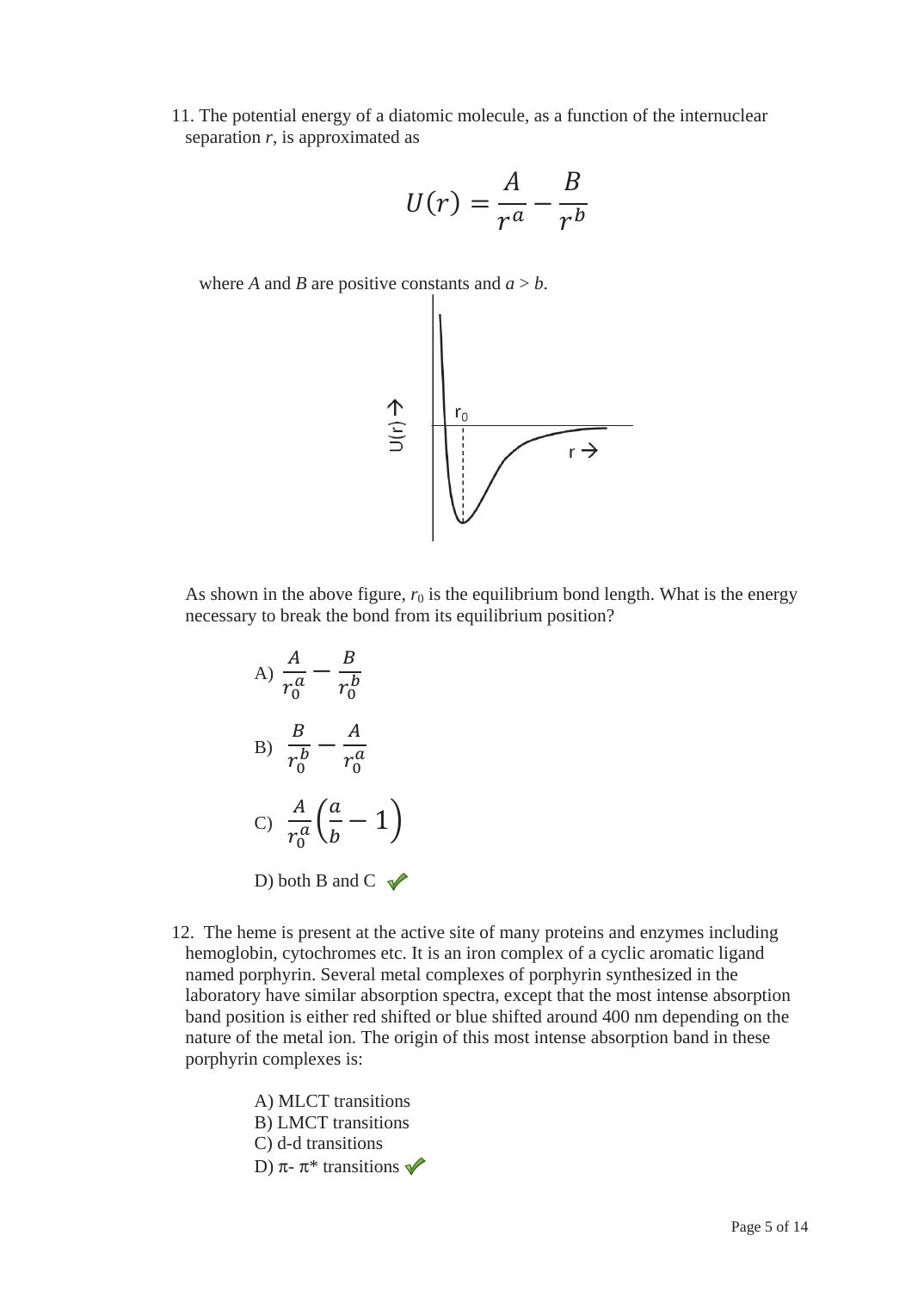- 13. Which of the following statements is true about ferromagnets?
	- A) In the presence of a magnetic field, the unpaired spins of a ferromagnet all align with the external field. In the absence of the external magnetic field, spins then revert back immediately to their original state.
	- B) The origin of magnetism in a ferromagnet arises from randomly arranged paired spins in a lattice.
	- C) A ferromagnetic material is weaker (in its attraction to an external magnetic field) than a paramagnetic material.
	- D) none of the above  $\blacktriangledown$
- 14. An electron can be transferred between two molecules X and Y either directly with a rate  $k_{XY} = k_1$  or through an intermediate molecule Z with rates  $k_{XZ} = k_{ZY} = k_2$ . If at time  $t = 0$  the electron is situated at X then average time t it will take to reach Y is given by:



- 15. For a conservative force field (e.g., gravity):  $F$ , work done in moving a particle by distance dr is  $W = F dr$ , which of the following is true
	- A) W around a closed path is zero and W is path independent  $\sqrt{\ }$
	- B) W around a closed path is zero and  $W$  is path dependent
	- C) W around a closed path is non-zero and W is path independent
	- D) W around a closed path is non-zero and  $W$  is path dependent
- 16. 0.050 mol of acetic acid and 0.20 mol of sodium acetate are mixed and total volume is adjusted to 500 ml in water. The  $pKa$  for acetic acid (CH<sub>3</sub>COOH) is 4.75. If now 0.010 mol of NaOH is added to the above mixture, what will the final pH of the solution be?

 $A$ ) > pH 7 B) pH will stay at 4.75 because it is a buffered solution  $C$  > pH 4.75  $\checkmark$ D) not sufficient information has been given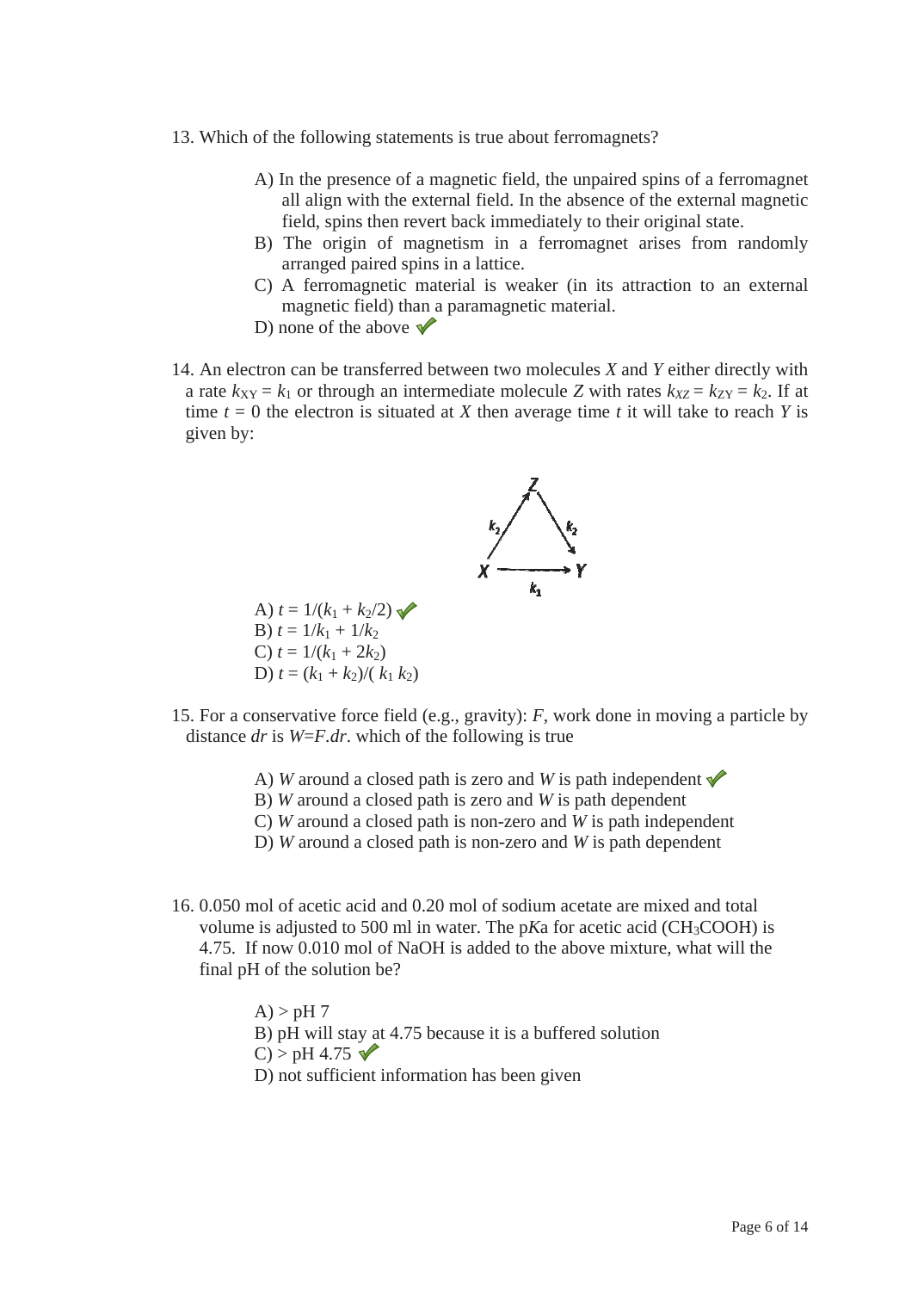17. Given below is a figure showing three X-ray diffraction patterns for (a) bulk metallic gold (commercially available) deposited on a flat polymeric substrate



(along with lattice planes) and (b) nanoparticles of gold that were synthesized in a research lab. These were deposited on the same flat polymeric substrate and (c) is a blank polymeric substrate.

Which of the following statements is true regarding structural quality of the gold nanoparticles that have been synthesized?

- A) the gold nanoparticles that have been synthesized are amorphous in nature and not crystalline. As such they do not belong to the FCC lattice
- B) there are many impurities present in the sample containing gold nanoparticles
- C) insufficient information is given to make a conclusive statement
- D) none of the above  $\sqrt{\phantom{a}}$
- 18. An artificial soft drink contains 11.0 g/L of tartaric acid  $C_4H_6O_6$ , and 20 g/L of its potassium salt  $C_4H_5O_6K$ . What is the pH of the drink? (Given:  $K_a$  tartaric acid =  $1.0 \times 10^{-3}$ )
	- A) 4.24 B) 5.21 C) 3.82 D)  $3.16 \sqrt{ }$

19. Which of the catalytic protocols listed below demonstrate a homogeneous catalysis?

> *I*. Pt(s) catalyzing the reaction of  $O_2(g)$  with  $CO(g)$ *II*. Cl(g) catalyzing the decomposition of  $O_3(g)$ *III*. H<sub>2</sub>O<sub>2</sub>(aq) decomposition catalyzed by Br<sup>-</sup>(aq)

A) *I* only B) *II* only C) *I* and *III* only D) *II* and *III* only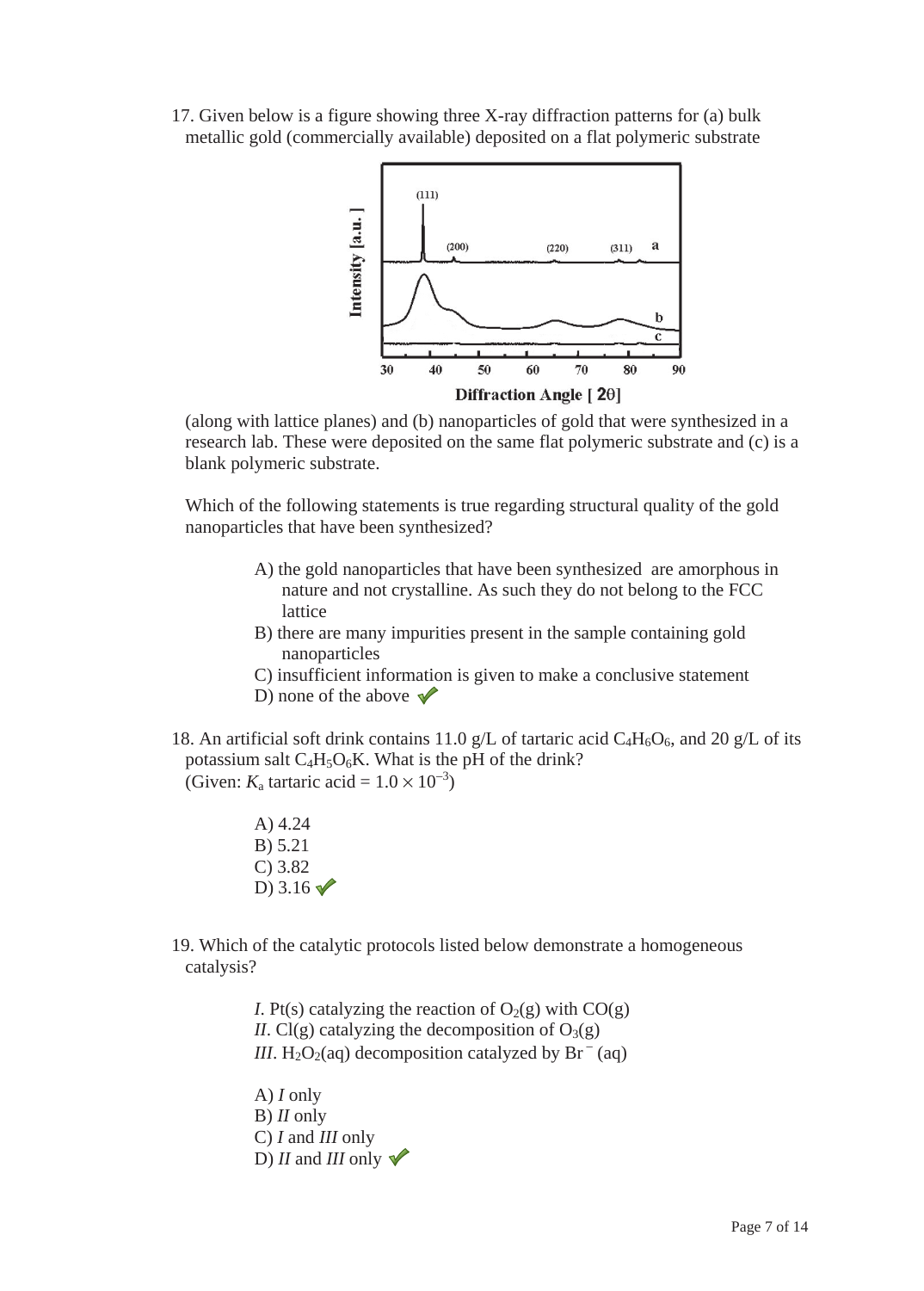20. FAD is a redox-active molecule which takes part in many important biological reactions. The redox potential of FAD at pH 7.0 is given below.

 $FAD + 2H^{+} + 2e^{-}$   $\implies$   $FADH_2$ 

 $E^{\circ}_{FADH_2/FAD}$  = -0.180V

Calculate the redox potential when the media is acidified to pH 0.

 $A)$  0 V B) 0.24 V  $\nabla$ C) 0.12 V D) none of the above

21. What is  $i^i$ ? (Given,  $i^2 = -1$ )

- A) a real number  $\sqrt{\phantom{a}}$ B) a complex number C) an imaginary number D) none of the above
- 22. The two fine-structure components of a nuclear magnetic resonance transition are observed at chemical shifts of 2.142 and 2.208 ppm in a 300 MHz NMR spectrometer. Calculate the coupling constant.

A) 19.8 Hz $\sqrt{\ }$ B) 0.066 Hz C) 6.6 Hz D) data is insufficient

23. The concentration of a molecule in aqueous solution is  $(C/1000)$  L<sup>-1</sup>, where C is the number of molecules. Assuming the molecule is a sphere of radius  $r_0$  Angstrom, one can estimate the intermolecular (centre-to-centre) separation by:

> A)  $\frac{1}{\sqrt[3]{c}}$  – 2×*r*<sub>0</sub> metre B)  $\frac{1}{\sqrt[3]{c}}$  metre C)  $\frac{1}{\sqrt[3]{c}} -2 \times 10^{-10} \times r_0$  metre

D) cannot be estimated based on the information above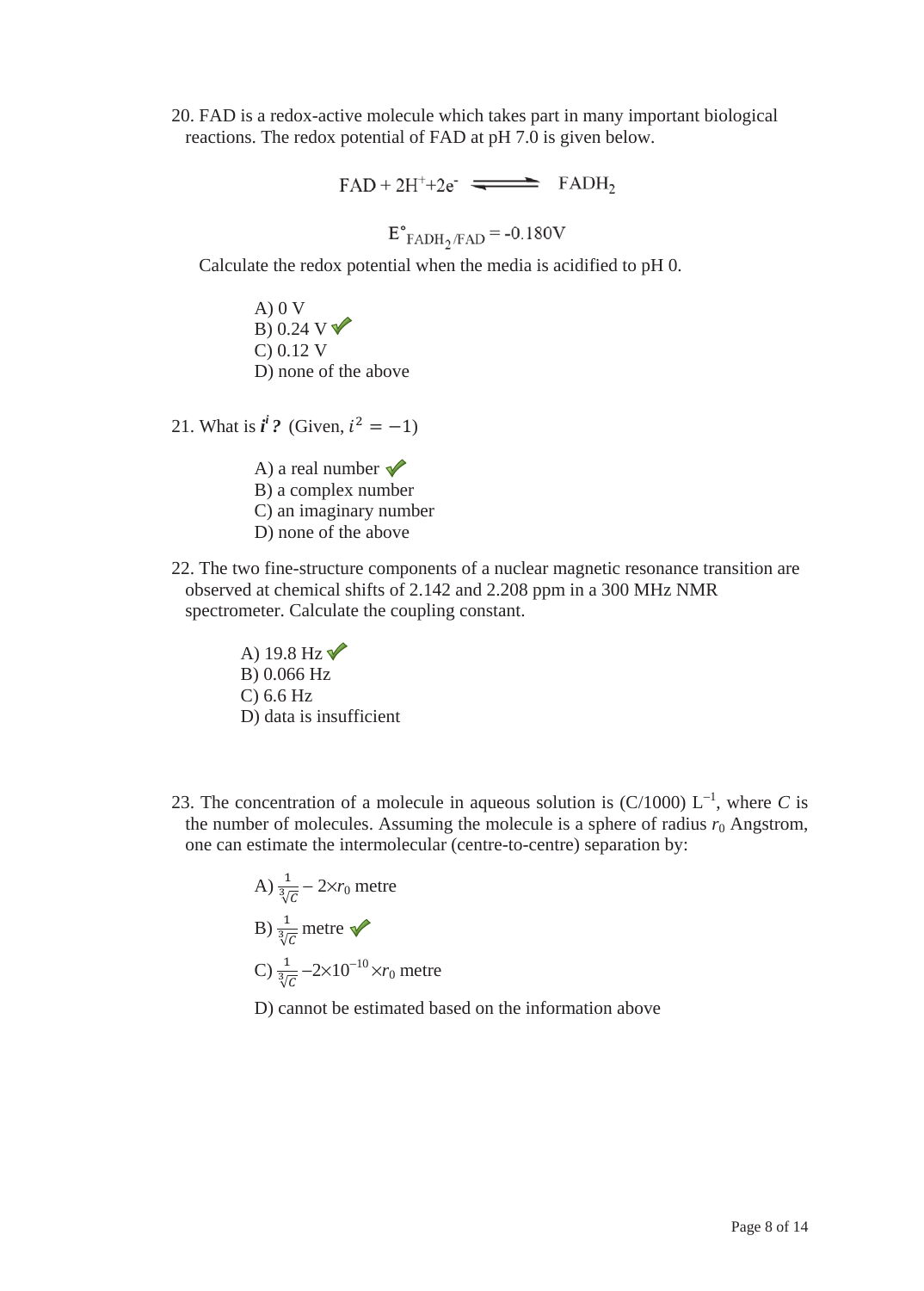24. Paraformaldehyde (4% by wt), acrylamide (4% wt/vol), and an azo initiator (0.25% wt/vol) were added to a protein. What are the expected products *X* and *Y*?



- 25. Raman scattering is often seen overlapping with fluorescence emanating from the sample. However, fundamentally Raman process is different from fluorescence. This is because
	- A) Raman scattering is a two-photon process and fluorescence is not
	- B) Raman process is a scattering process while fluorescence is not
	- C) Raman process need not be Stokes shifted
	- D) all of above  $\blacktriangleright$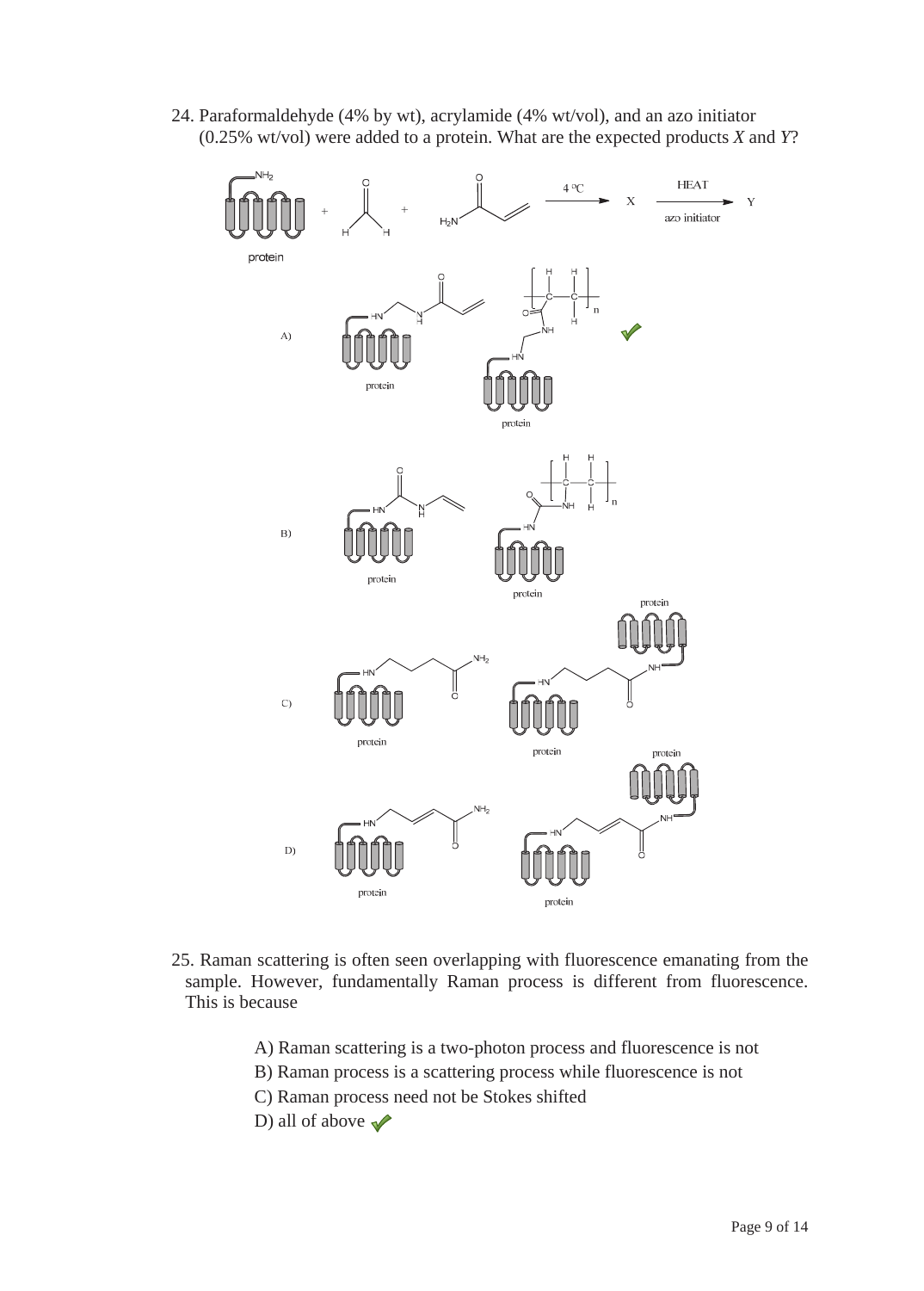26. Predict the products *X* and *Y* for the following de-protection reactions:



27. Calculate the change in entropy when 1 mol of solid iodine,  $I_2$ , at a temperature of 360 K is heated at constant pressure to produce liquid iodine at a temperature of 410 K. The constant pressure molar heat capacity of solid iodine is 54.44 J K<sup>-1</sup>mol<sup>-1</sup> and of liquid iodine is 80.67 J K<sup>-1</sup> mol<sup>-1</sup>. The melting temperature of iodine is 387 K, and the molar enthalpy of fusion of iodine is  $7.87 \text{ kJ mol}^{-1}$ .

> A) 8.6 J  $K^{-1}$  mol $^{-1}$ B) 28.9 J  $K^{-1}$  mol $^{-1}$ C) 20.3 J  $K^{-1}$  mol<sup>-1</sup> D) 11.7 J  $K^{-1}$  mol<sup>-1</sup>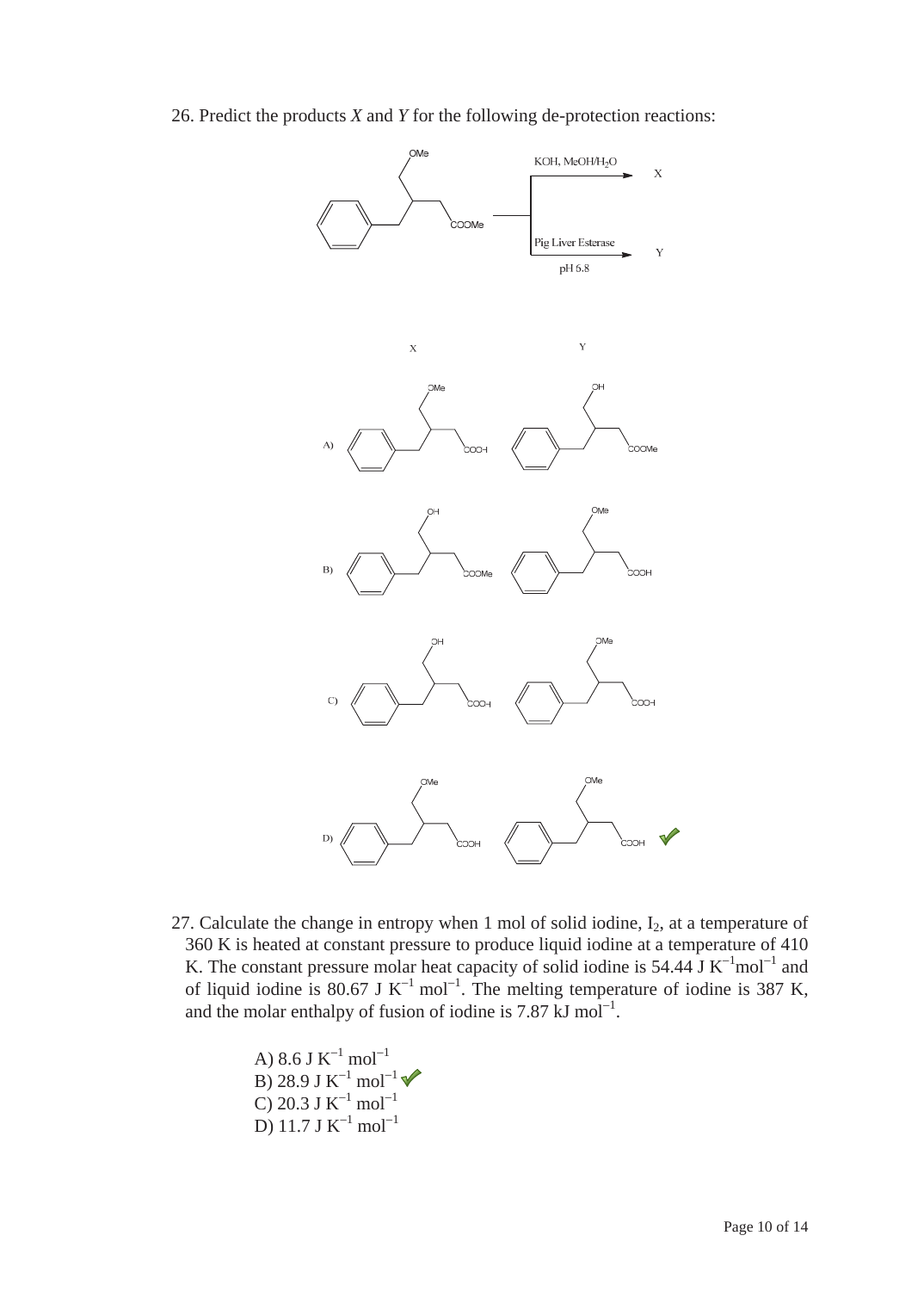28. What is the product *X* in the following reaction?



- 29. How many molecular orbitals may be constructed from the valence shell orbitals of the constituent atoms in CH4?
	- A) 2 B) 4 C) 6 D)  $8 \sqrt{ }$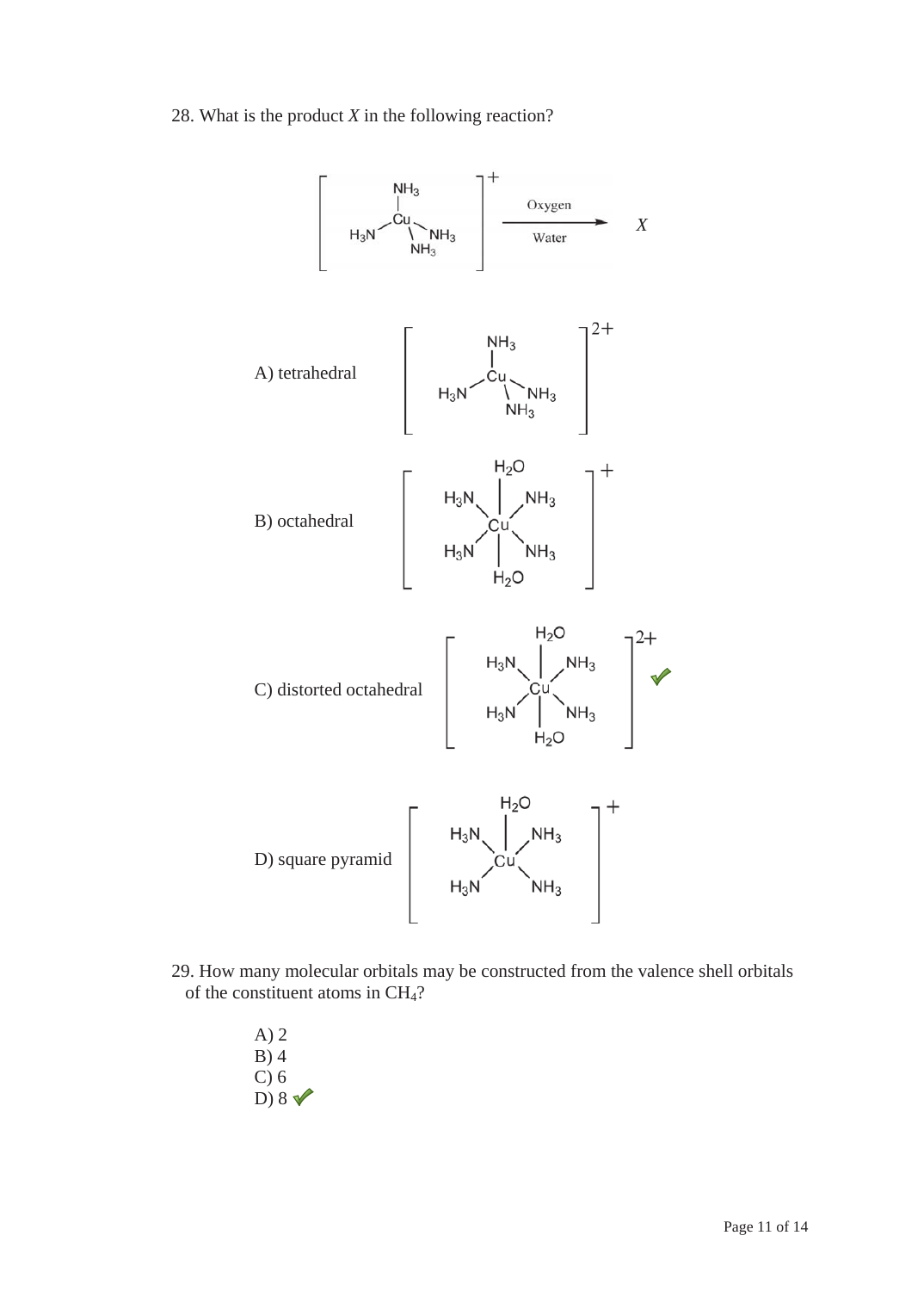30. Write down the matrix representing a two-step transformation of a general point  $(x, y, z)$ : rotation through  $180^\circ$  (about the *z*-axis) followed by reflection in an yz mirror plane

|                                                                          | A) $\begin{bmatrix} 1 & 0 & 0 \\ 0 & -1 & 0 \\ 0 & 0 & 1 \end{bmatrix}$ $\blacktriangleright$ | B) $\begin{bmatrix} -1 & 0 & 0 \\ 0 & 1 & 0 \\ 0 & 0 & 1 \end{bmatrix}$  |  |
|--------------------------------------------------------------------------|-----------------------------------------------------------------------------------------------|--------------------------------------------------------------------------|--|
| C) $\begin{bmatrix} 1 & 0 & 0 \\ 0 & -1 & 0 \\ 0 & 0 & -1 \end{bmatrix}$ |                                                                                               | D) $\begin{bmatrix} -1 & 0 & 0 \\ 0 & 1 & 0 \\ 0 & 0 & -1 \end{bmatrix}$ |  |

31. What is the side product (*X*) of the following ring closing metathesis reaction?



- 32. What is the nature of silicon-oxygen bonds in silica  $(SiO<sub>2</sub>)$ ?
	- A) polar covalent  $\sqrt{\phantom{a}}$ B) ionic C) nonpolar covalent
	- D) coordinate covalent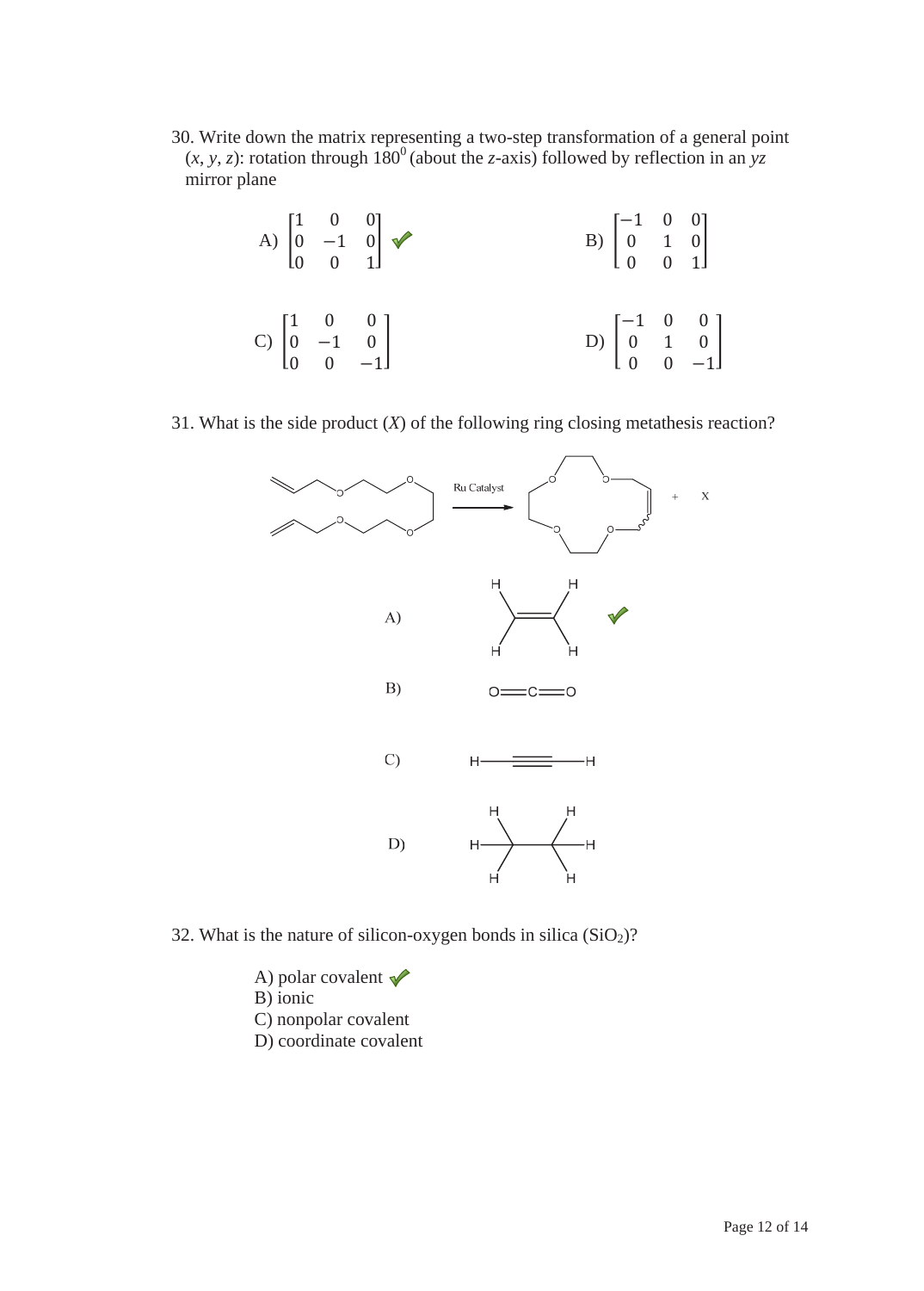33. The Sharpless epoxidation catalyst  $Ti(O^iPr)_4$  converts allylic alcohols to epoxides steroselectively. What is the stereochemistry of the products obtained in the following oxidation reactions?



- A) *X*: ((2R,3S)-3-benzyl-2,3-dimethyloxiran-2-yl)methanol *Y*: ((2S,3R)-3-benzyl-2,3-dimethyloxiran-2-yl)methanol
- B) *X*: ((2S,3R)-3-benzyl-2,3-dimethyloxiran-2-yl)methanol *Y*: ((2R,3S)-3-benzyl-2,3-dimethyloxiran-2-yl)methanol
- C) *X*: ((2R,3R)-3-benzyl-2,3-dimethyloxiran-2-yl)methanol *Y*: ((2S,3S)-3-benzyl-2,3-dimethyloxiran-2-yl)methanol
- D) *X*: ((2R,3S)-3-benzyl-2,3-dimethyloxiran-2-yl)methanol *Y*: ((2S,3S)-3-benzyl-2,3-dimethyloxiran-2-yl)methanol
- 34. When 10 mL of each liquid of liquid pairs listed below are mixed and then allowed to stand, which pair is most likely to separate into two layers?
	- A) carbon tetrachloride and hexane
	- B) ethanol and methanol
	- C) carbon tetrachloride and methanol  $\sqrt{\ }$
	- D) hexane and pentane
- 35. The mathematical expression  $e^{i(kx-wt)}$  represents
	- A) a wave stationary in space but oscillating in time
	- B) a travelling wave moving in the positive *x* direction  $\checkmark$
	- C) a wave stationary in time but periodically varying in space
	- D) a travelling wave moving in the negative *x* direction
- 36. Blue copper proteins consist of mono-nuclear copper center bound to 2 imidazole groups (histidine), one thiol group (cysteine) and one thioether group (methionine). The coordination geometry around the metal ion is distorted tetrahedral. What will be the relative value of the redox potential of the metal center  $(Cu^{2+}/Cu^{+})$  in the protein compared to that of CuSO<sub>4</sub> in water?
	- A) more positive  $\sqrt{\ }$
	- B) more negative
	- C) equal
	- D) redox potential of the metal center in the protein will be zero.